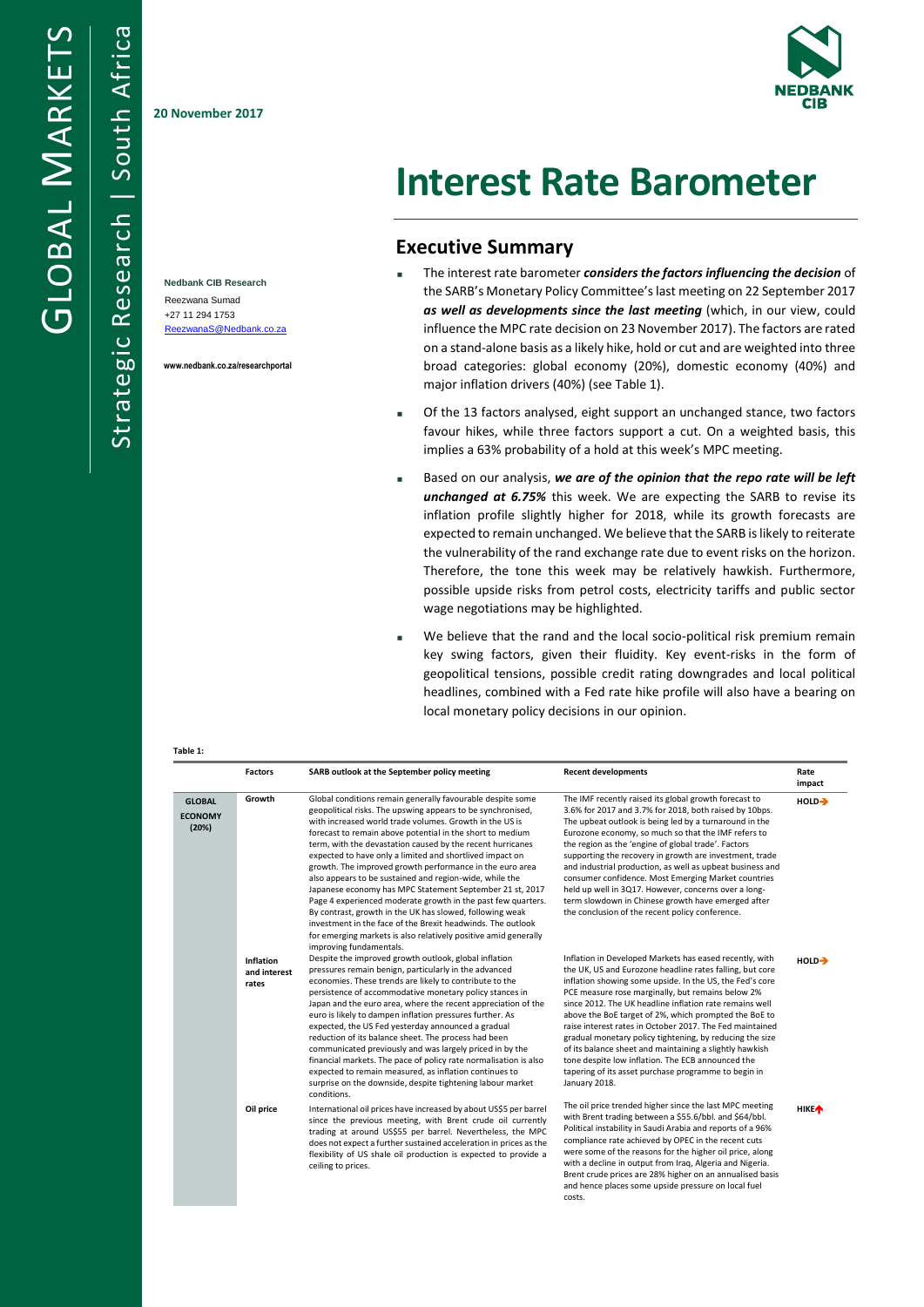

#### **Table 1** *(continued)*

|                                             | Factors                         | SARB outlook at the September policy meeting                                                                                                                                                                                                                                                                                                                                                                                                                                                           | <b>Recent developments</b>                                                                                                                                                                                                                                                                                                                                                                                                                                                                                                                                                                                                                                                                                                                                                                                                                                                                                                                                                                                                                                                                                                   | Rate<br>impact     |  |
|---------------------------------------------|---------------------------------|--------------------------------------------------------------------------------------------------------------------------------------------------------------------------------------------------------------------------------------------------------------------------------------------------------------------------------------------------------------------------------------------------------------------------------------------------------------------------------------------------------|------------------------------------------------------------------------------------------------------------------------------------------------------------------------------------------------------------------------------------------------------------------------------------------------------------------------------------------------------------------------------------------------------------------------------------------------------------------------------------------------------------------------------------------------------------------------------------------------------------------------------------------------------------------------------------------------------------------------------------------------------------------------------------------------------------------------------------------------------------------------------------------------------------------------------------------------------------------------------------------------------------------------------------------------------------------------------------------------------------------------------|--------------------|--|
| <b>DOMESTIC</b><br><b>ECONOMY</b><br>(40%)  | <b>SARB's GDP</b><br>forecast   | The domestic economic growth outlook remains constrained despite the higher-<br>than expected growth outcome of 2.5% in the second quarter of this year. This<br>broad-based improvement, while welcome, is not expected to have a significant<br>impact on the annual growth outcome. The Bank's forecast for GDP growth for<br>2017 has been revised up marginally from 0.5% to 0.6%, while the forecasts for<br>2018 and 2019 have remained unchanged at 1.2% and 1.5%                              | SA GDP growth indicators reflect a cyclical recovery that is likely to persist<br>into 4Q17. Due to a strong 2Q17 performance, Nedbank's GDP growth<br>forecast was raised to 0.8% from 0.7% previously. However, this is well<br>below potential growth of 1.5% and reflects a subdued recovery in 2018.<br>The IMF, World Bank, SARB and Bloomberg consensus revised the 2017<br>full-year growth forecast to between 0.5% and 0.8%. Even 2018 growth<br>will likely remain below potential.                                                                                                                                                                                                                                                                                                                                                                                                                                                                                                                                                                                                                               | CUT                |  |
|                                             | <b>Domestic</b><br>supply       | All the major sectors, apart from construction, recorded positive growth in the<br>second quarter, with a particularly strong performance in the agricultural sector.<br>The recovery in the manufacturing sector followed three successive quarterly<br>contractions, while the tertiary sector reversed its one quarter contraction. The<br>limited monthly data for the third quarter present a mixed picture at this stage.                                                                        | SA's mining production surprised sharply to the downside in September,<br>contracting by 0.9% yoy, from 7.9% growth in August, worse than<br>consensus of 6.7%. This is the biggest contraction since December 2016.<br>Key drivers of the decline were PGMs, iron ore, and coal.<br>SA's manufacturing sector also disappointed in our view, with the main                                                                                                                                                                                                                                                                                                                                                                                                                                                                                                                                                                                                                                                                                                                                                                  | CUT                |  |
|                                             |                                 | Mining sector output contracted in July while manufacturing recorded positive<br>growth. However, the Absa PMI has averaged 43.5 index points in the first two<br>months of the quarter, suggesting continued headwinds for the sector                                                                                                                                                                                                                                                                 | contributors towards the decline being wood and paper production,<br>petroleum and chemical production, and motor vehicles and parts.                                                                                                                                                                                                                                                                                                                                                                                                                                                                                                                                                                                                                                                                                                                                                                                                                                                                                                                                                                                        |                    |  |
|                                             | <b>Domestic</b><br>demand       | Consumption expenditure by households rebounded strongly in the second<br>quarter following the sizeable contraction in the previous quarter. Spending on<br>all three major goods components recovered, but expenditure on services<br>contracted. Despite the improved outcome, the outlook for consumption<br>expenditure growth remains subdued, although positive, amid very low levels of<br>consumer confidence.                                                                                | New vehicle sales growth was positive for the fifth consecutive month in<br>October 2017, with growth of 4.6% yoy recorded. Given better credit<br>extension to households and lower inflation and interest rates, we may<br>see this persist off a low base over the medium-term. Similarly, retail<br>sales growth rose above its long-term average in August and September<br>and indications are that this may persist over the next few months.                                                                                                                                                                                                                                                                                                                                                                                                                                                                                                                                                                                                                                                                         | HOLD-              |  |
|                                             | Monetary<br>conditions          | Growth in credit extension to the private sector has declined steadily over the<br>past few months, as corporate demand for mortgage finance and general loans<br>in particular moderated. Growth in credit extension to households remains weak<br>and negative in real terms. These trends are also reflected in continued<br>household deleveraging, with household debt to disposable income declining<br>further to 72.6% in the second quarter, its lowest level since the beginning of<br>2006. | Private sector credit extension (PSCE) growth moderated to 5.6% yoy in<br>September 2017 and this was mainly buoyed by credit to corporates.<br>Growth in credit to households also remains positive, with unsecured<br>lending to both households and corporates rising sharply in September.<br>However, credit conditions may tighten if confidence levels continue to<br>deteriorate.                                                                                                                                                                                                                                                                                                                                                                                                                                                                                                                                                                                                                                                                                                                                    | HOLD-              |  |
|                                             | <b>Forecast of</b><br>inflation | The Bank's forecast for headline CPI inflation is unchanged at an annual average<br>of 5.3% in 2017, and revised up by 0.1 percentage point to 5.0% and 5.3% in 2018<br>and 2019. A lower turning point of 4.6% is still expected in the first quarter of<br>2018. The same pattern is observed in the forecast for core inflation which is<br>unchanged at 4.8% for 2017, but adjusted up to 4.9% and 5.0% for the next two<br>years.                                                                 | SA CPI has surprised to the downside in seven out of the last nine prints.<br>However in the last print, CPI surprised to the upside at 5.1% yoy, from<br>4.8% previously and 5% expected. CPI has fallen below the SARB's<br>forecast in the first two quarters and is expected to fall below the SARB's<br>forecast in the last quarter of the year. Nedbank currently forecasts an<br>average CPI rate of 5.2% in 2017 and 4.8% in 2018, with upside risks in<br>2018. Currently, 81% of the CPI basket subcomponents fall below the 6%<br>target.                                                                                                                                                                                                                                                                                                                                                                                                                                                                                                                                                                        | CUT                |  |
|                                             | Market<br>expectations          | The FRA market has been driven by investor complacency in recent months. The<br>FRAs have capitulated to price in interest rate cuts since March 2017. The FRA<br>market is currently pricing in an 81% probability of a rate cut at the SARB's<br>meeting next week and a 133% probability of a cut by November 2017.                                                                                                                                                                                 | The FRA market has capitulated given the recent hawkishness by SARB<br>MPC members - the FRAs are currently showing a 66% probability of a<br>25bps hike in three months' time, with a cumulative 75bps priced in<br>within the next two years.                                                                                                                                                                                                                                                                                                                                                                                                                                                                                                                                                                                                                                                                                                                                                                                                                                                                              | HOLD-              |  |
| <b>INFLATION</b><br><b>DRIVERS</b><br>(40%) | <b>Food prices</b>              | Food and non-alcoholic beverage inflation surprised on the downside,<br>moderating from 6.8% to 5.7%. Meat prices continued to accelerate in August,<br>having measured 15.0%, but the lower cereal prices contributed to the slowing<br>momentum. Year-on-year producer price inflation for final manufactured goods<br>declined from 4.0% in June to 3.6% in July.                                                                                                                                   | Food inflation eased to 5.5% yoy in September 2017, due to lower maize<br>and grain prices. Meat inflation will likely remain elevated through 2017<br>as farmers have started restocking their herds. However, this is expected<br>to be more than offset by lower grain prices. The SA white maize price<br>has, however, risen by 9.4% since the last MPC meeting, but is still 52%<br>lower on an annualised basis. Hence this may ease food inflation further<br>in coming months. Fruit, veg, bread, cereals and oil prices are currently in<br>deflation due to the better harvests and weather conditions.                                                                                                                                                                                                                                                                                                                                                                                                                                                                                                           | $HOLD \rightarrow$ |  |
|                                             | Rand<br>exchange<br>rate        | The rand remains a key upside risk to the inflation outlook. Furthermore, some<br>of the event risks, particularly those of a political nature, are now more imminent<br>but with no greater degree of clarity regarding the outcome. The prospect of a<br>further ratings downgrade persists, particularly given the increased fiscal<br>challenges and political uncertainty. The narrower current account deficit and<br>the global environment remain supportive of the rand.                      | Since the last MPC meeting, the rand weakened by almost 6% against the<br>dollar, maintaining a range of between R13.25-14.50/\$. The USDZAR is<br>1.5% stronger on an annualised basis, while the trade-weighted rand is<br>4.3% weaker. Given the strong probability of further credit rating<br>downgrades and heightened political risks, the rand may remain volatile<br>and possibly poised for further weakness.                                                                                                                                                                                                                                                                                                                                                                                                                                                                                                                                                                                                                                                                                                      | <b>HIKEA</b>       |  |
|                                             | Administered<br>prices          | A further upside risk relates to the possibility of a large electricity tariff increase<br>than is currently assumed in our forecast from July next year. A tariff increase of<br>20% could raise the headline inflation forecast by between 0.2 and 0.3<br>percentage points, and the MPC will continue to assess the possible second<br>round effects of these increases.                                                                                                                            | Since the September 2017 policy meeting, the local petrol price rose by<br>33c/litre (2.4%). The current under recovery in the petrol price stands at<br>a staggering 73c/litre, implying a further petrol price hike in the coming<br>month in our view. Transport inflation has risen from the low of 1%<br>recorded in July 2017, to the current 5.6% yoy (September 2017). This has<br>been the main reason for administered price inflation rising above 6% in<br>September 2017 in our view. We believe this may rise further, given<br>impending petrol price hikes. We believe that another key upside risk to<br>administered prices over the next 18 months comes from utilities costs<br>as Eskom applied to NERSA for a 19.9% tariff hike for 2018.                                                                                                                                                                                                                                                                                                                                                              | HOLD-              |  |
|                                             | Wage<br>settlements             | The MPC remains concerned that inflation expectations of business people and<br>trade unions remains above or close to 6% for the next two years even though<br>our own forecast and those of most analysts expect inflation to be much closer<br>to 5%. Lower inflation expectations among key price setters are an important<br>element in reducing inflation in the future, thus enabling lower nominal interest<br>rates.                                                                          | The BER's average five-year inflation expectation fell to 5.6% in 3Q17,<br>from 5.9% previously $-$ this is the lowest since the survey began.<br>According to the latest Quarterly Bulletin, real wage growth per worker<br>accelerated from -0.5% in the fourth quarter of 2016, to 1.0% in the first<br>quarter of 2017, as nominal wage growth accelerated while consumer<br>price inflation slowed somewhat. Public sector remuneration growth per<br>worker accelerated from 8.5% in the fourth quarter of 2016 to 10.7% in<br>the first quarter of 2017. Remuneration growth per worker in the private<br>sector accelerated somewhat from 4.4% in the fourth quarter of 2016 to<br>5.2% in the first quarter of 2017. Real wage growth is expected to average<br>around 1.4% over the medium-term, with downside risks. The<br>implementation of the National Minimum Wage should pose some<br>upside pressure on wage settlements when it is implemented. Upcoming<br>public sector wage negotiations in 1Q18 could also pose as an upside risk<br>to wage inflation and to headline CPI over the next three years. | HOLD-              |  |

*Source: SARB, Nedbank*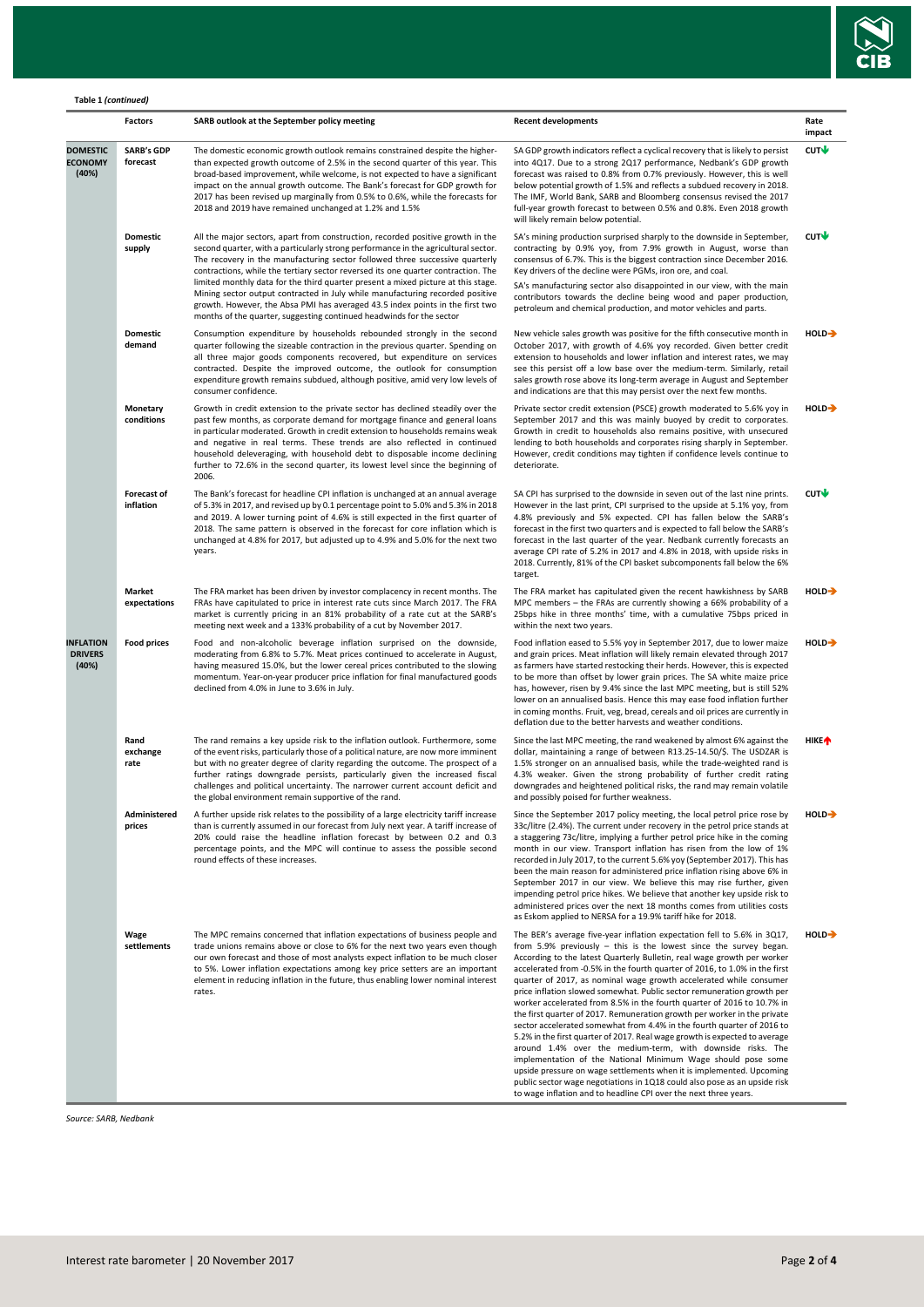

### **Table 2: Probability of outcomes**

|                         | Impact                 | <b>Unweighted Probabilities</b> | Weighted probabilities |
|-------------------------|------------------------|---------------------------------|------------------------|
| Global economy (20%)    | Cut                    | 0%                              | 0%                     |
|                         | Hold                   | 67%                             | 13%                    |
|                         | Hike                   | 33%                             | 7%                     |
| Domestic (40%)          | Cut                    | 50%                             | 20%                    |
|                         | Hold                   | 50%                             | 20%                    |
|                         | Hike                   | 0%                              | 0%                     |
| Inflation drivers (40%) | Cut                    | 0%                              | 0%                     |
|                         | Hold                   | 75%                             | 30%                    |
|                         | Hike                   | 25%                             | 10%                    |
| <b>Final Result</b>     | Cut $\mathbf \Psi$     | 23%                             | 20%                    |
|                         | $Hold \rightarrow$     | 62%                             | 63%                    |
|                         | <b>Hike<sup></sup></b> | 15%                             | 17%                    |

*Source: Nedbank*

**FRA Market now certain of a rate hike by June 2018 Administered price inflation now above 6%**







*Source: Bloomberg, Stats SA, Nedbank*



**Higher international oil price pushes up local petrol price 81% of the CPI subcomponents lie below 6% upper band**